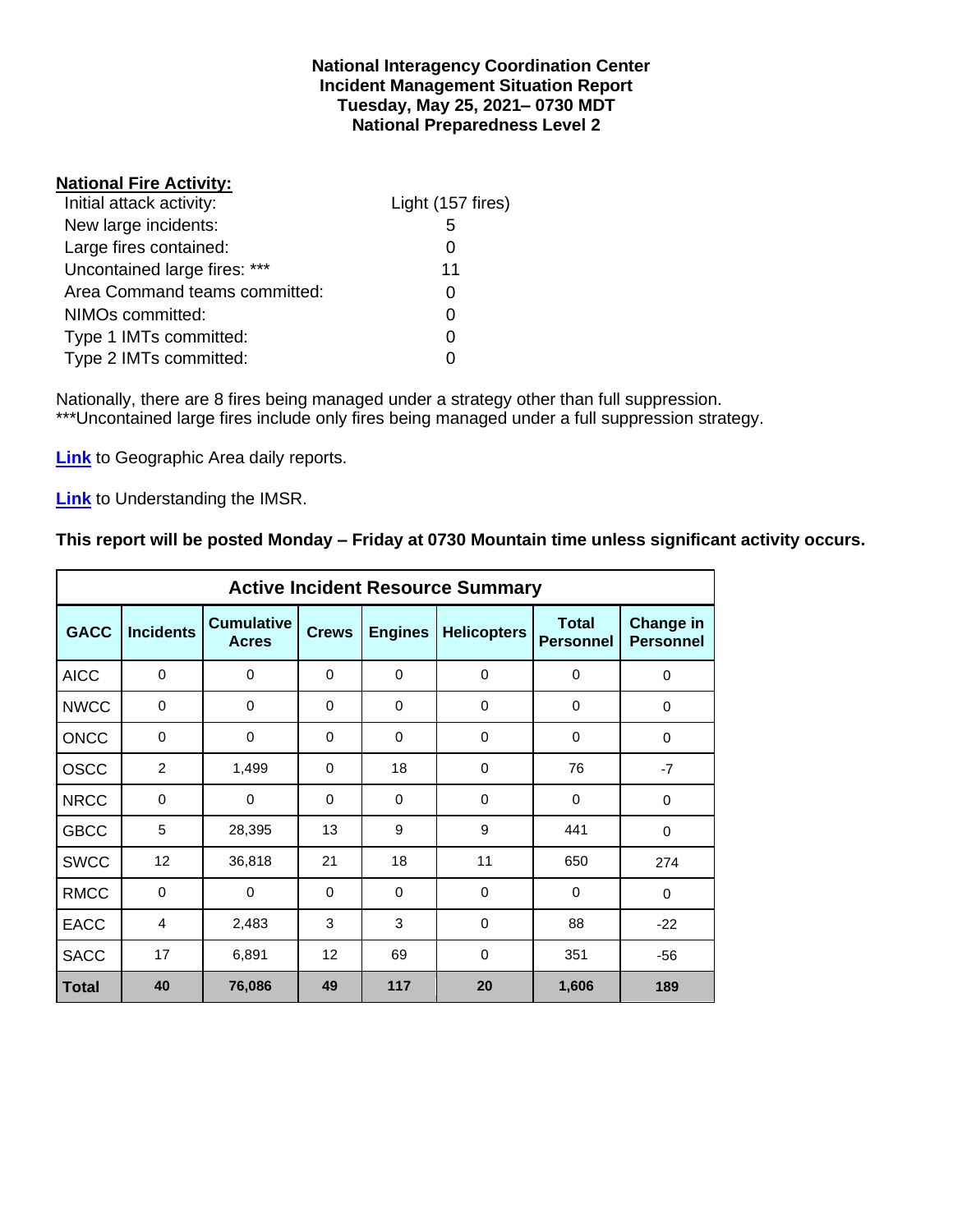| Southwest Area (PL 3)    |   |
|--------------------------|---|
| New fires:               | 8 |
| New large incidents:     |   |
| Uncontained large fires: |   |

**Sycamore Canyon**, Papago Agency, BIA. Fifteen miles southeast of Sells, AZ. Grass and brush. Moderate fire behavior with uphill runs, flanking and backing. Structures threatened.

**\* Boggy Creek**, Apache-Sitgreaves NF, USFS. Fifteen miles southwest of Alpine, AZ. Timber and grass. Moderate fire behavior with flanking and creeping.

**\* McDonald Tank**, Fort Apache Agency, BIA. Twenty-five miles southeast of Whiteriver, AZ. Timber, brush and grass. Active fire behavior with running, flanking and backing.

**Dog**, Guadalupe Mountains NP, NPS. Thirty-four miles southwest of Whites City, NM. Timber and grass. Minimal fire behavior with creeping and smoldering. Structures threatened. Area and trail closures in effect.

**Cuervito**, Santa Fe NF, USFS. Ten miles east of Pecos, NM. Timber. Active fire behavior with group torching, flanking and backing.

**Warsaw**, Coronado NF, USFS. Twenty miles northwest of Nogales, AZ. Short grass and brush. No new information. Last report unless new information is received.

**Johnson**, Gila NF, USFS. Thirty-four miles northeast of Silver City, NM. Timber and grass. Active fire behavior with wind-driven runs, flanking and backing. Structures threatened. Last narrative report unless significant activity occurs.

| Incident Name      | Unit                                                                                                     | <b>Size</b> |       | Ctn/<br>$\frac{9}{6}$ | Est  | Personnel |       |       | <b>Resources</b> |          | <b>Strc</b> | \$\$     | Origin     |            |
|--------------------|----------------------------------------------------------------------------------------------------------|-------------|-------|-----------------------|------|-----------|-------|-------|------------------|----------|-------------|----------|------------|------------|
|                    |                                                                                                          | Acres       | Chge  |                       | Comp |           | Total | Chge  | Crw              | Eng      | Heli        | Lost     | <b>CTD</b> | Own        |
| Sycamore<br>Canyon | AZ-PPA                                                                                                   | 550         | 250   | 0                     | Ctn  | 6/12      | 168   | 136   | 5                | 3        | 4           | $\Omega$ | 339K       | <b>BIA</b> |
| * Boggy Creek      | AZ-ASF                                                                                                   | 150         | ---   | 0                     | Ctn  | 6/30      | 60    | ---   | 2                |          | 2           | $\Omega$ | 100K       | <b>FS</b>  |
| * McDonald<br>Tank | AZ-FTA                                                                                                   | 450         | ---   | 0                     | Ctn  | 6/29      | 19    | ---   | 4                | $\Omega$ | 0           | $\Omega$ | 150K       | <b>BIA</b> |
| Dog                | <b>TX-GUP</b>                                                                                            | 1.432       | 95    | 0                     | Ctn  | 7/1       | 77    | 17    | 4                | 3        |             | $\Omega$ | 275K       | <b>NPS</b> |
| Cuervito           | NM-SNF                                                                                                   | 1,621       | 0     | 96                    | Ctn  | 5/25      | 41    | 0     |                  | 4        | 0           | $\Omega$ | 980K       | <b>FS</b>  |
| Warsaw             | AZ-CNF                                                                                                   | 950         | ---   | 95                    | Ctn  | 5/24      | 6     | ---   | 0                |          | 0           | $\Omega$ | 501K       | <b>FS</b>  |
|                    | Large Fires Being Managed with a Strategy Other Than Full Suppression Without a Type 1 or 2 IMT Assigned |             |       |                       |      |           |       |       |                  |          |             |          |            |            |
| Johnson            | NM-GNF                                                                                                   | 7.300       | 1,207 | 0                     | Comp | 7/15      | 78    | 34    | $\overline{2}$   | 0        |             | $\Omega$ | 258K       | <b>FS</b>  |
| Doagy              | NM-GNF                                                                                                   | 12,656      | 0     | 30                    | Comp | 5/29      | 98    | $-15$ | 2                | 3        |             | $\Omega$ | 898K       | <b>FS</b>  |

## **Southern California Area (PL 2)**

| New fires:               | 24 |
|--------------------------|----|
| New large incidents:     |    |
| Uncontained large fires: |    |

**Palisades**, Los Angeles Fire Department. Six miles northwest of Santa Monica, CA. Brush and chaparral. Minimal fire behavior with smoldering. Numerous structures threatened. Trail closures in effect.

| <b>Incident Name</b> | Unit   |       | <b>Size</b> | $\frac{9}{6}$ | Ctn/ | $\overline{\phantom{0}}$<br>Est |       | Personnel |     | <b>Resources</b> |      |      | \$\$ | Origin I    |
|----------------------|--------|-------|-------------|---------------|------|---------------------------------|-------|-----------|-----|------------------|------|------|------|-------------|
|                      |        | Acres | Chge        |               | Comp |                                 | Total | Chge      | Crw | Ena              | Heli | ∟ost | CTD  | Own         |
| Palisades            | CA-LFD | .202  |             | 98            | Ctn  | 5/26                            | 70    |           |     | 16               |      |      | 9.5M | <b>CNTY</b> |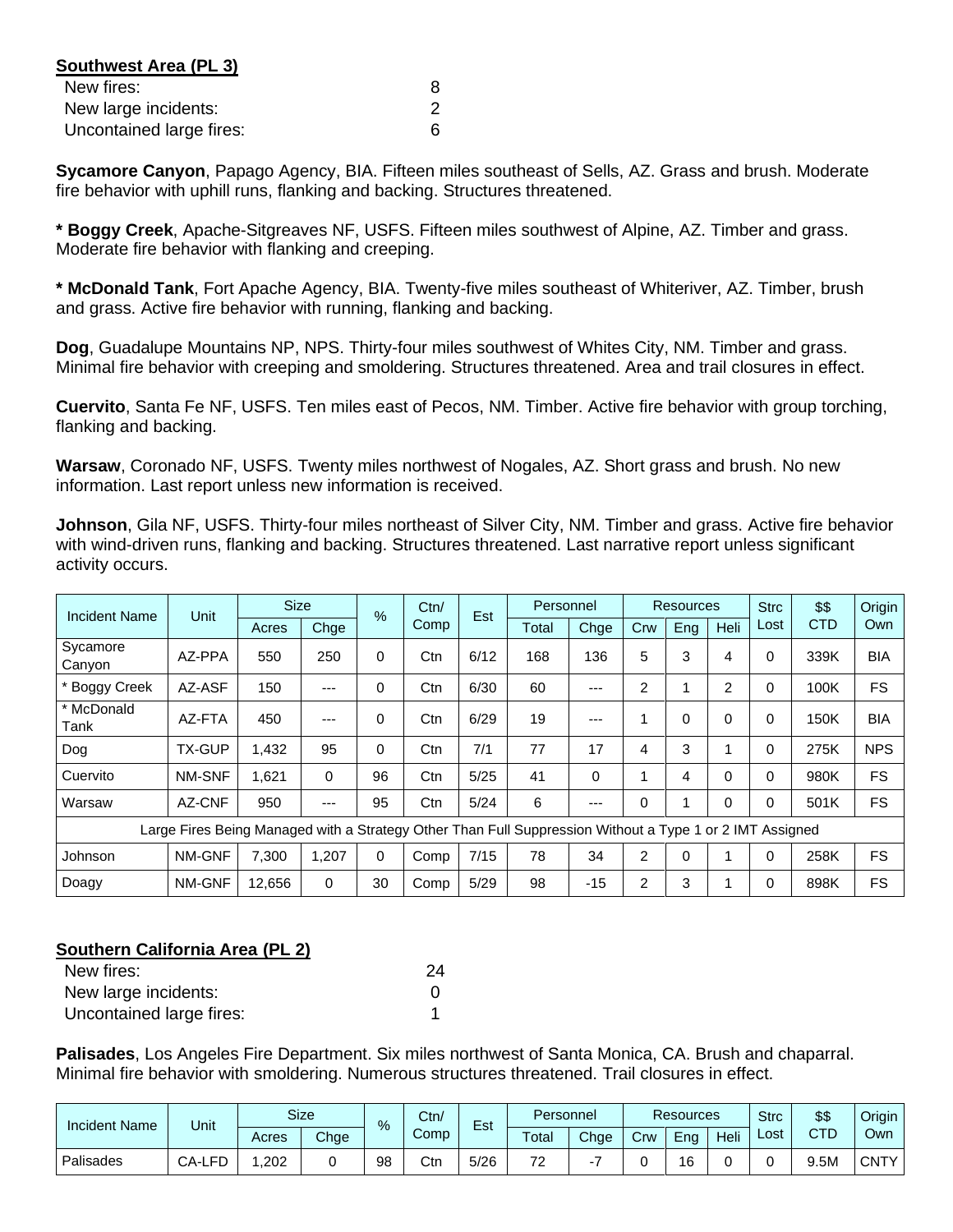| Great Basin Area (PL 1)  |   |
|--------------------------|---|
| New fires:               | 3 |
| New large incidents:     |   |
| Uncontained large fires: |   |

**Cherrywood**, Nevada National Security Site, DOE. Twenty miles northeast of Beatty, NV. Grass, brush and timber. Moderate fire behavior with creeping, isolated torching and smoldering. Structures and communication infrastructure threatened.

**Wilson Creek**, Ely District Office, BLM. Fifteen miles northeast of Pioche, NV. Timber. Moderate fire behavior with creeping and single tree torching. Structures and communication infrastructure threatened.

**Four Mile**, Payette NF, USFS. Ten miles southwest of Yellow Pine, ID. Timber and brush. Minimal fire behavior with creeping and smoldering.

| <b>Incident Name</b> | Unit          |        | <b>Size</b> | $\frac{9}{6}$ | Ctn/ | Est  |       | Personnel |     |     | Resources |      | \$\$       | Origin     |
|----------------------|---------------|--------|-------------|---------------|------|------|-------|-----------|-----|-----|-----------|------|------------|------------|
|                      |               | Acres  | Chge        |               | Comp |      | Total | Chge      | Crw | Ena | Heli      | Lost | <b>CTD</b> | Own        |
| Cherrywood           | NV-NTE        | 26.431 | 2.520       | 15            | Ctn  | 5/27 | 239   |           |     |     | 6         |      | 2M         | <b>DOE</b> |
| <b>Wilson Creek</b>  | NV-ELD        | 401    |             | 35            | Ctn  | 5/26 | 125   |           |     |     |           |      | 250K       | <b>BLM</b> |
| <b>Four Mile</b>     | <b>ID-PAF</b> | 803    |             | 94            | Ctn  | 6/6  | 5     |           |     |     |           |      | 16K        | FS         |

## **Eastern Area (PL 3)**

| New fires:               |  |
|--------------------------|--|
| New large incidents:     |  |
| Uncontained large fires: |  |

**East Mountain**, Massachusetts Bureau of Forest Fire Control. Two miles northeast of Williamstown, MA. Hardwood litter. Minimal fire behavior. Precipitation occurred over the fire area yesterday.

| <b>Incident Name</b> |        | <b>Size</b><br>Ctn/<br>Est<br>Unit<br>$\%$ |      | Personnel |      | <b>Resources</b> |       |      | <b>Strc</b> | \$\$ | Origin |      |     |               |
|----------------------|--------|--------------------------------------------|------|-----------|------|------------------|-------|------|-------------|------|--------|------|-----|---------------|
|                      |        | Acres                                      | Chge |           | Comp |                  | Total | Chge | Crw         | Ena  | Heli   | ∟ost | CTD | Own           |
| : Mountain<br>East   | MA-MAS | 947                                        |      | ΩF<br>ວບ  | Ctn  | UNK              |       |      |             |      |        |      | 50K | $\Gamma$<br>ت |

#### **Southern Area (PL 1)**

| New fires:               | 82 |
|--------------------------|----|
| New large incidents:     |    |
| Uncontained large fires: |    |

**\* Avenir**, Florida Forest Service. Eight miles northwest of Palm Beach Gardens, FL. Southern rough. Active fire behavior. Last narrative report unless significant activity occurs.

**\* Queens 2**, Florida Forest Service. Five miles east of Indian Lake Estates, FL. Timber. Active fire behavior. Last narrative report unless significant activity occurs.

**\* Pool Rd**, Florida Forest Service. Four miles west of Bowling Green, FL. Grass. Active fire behavior. Last narrative report unless significant activity occurs.

| Incident Name                                                                                            | Jnit |       | Size | $\%$ | Ctn/ | $\overline{\phantom{0}}$<br>Est |                        | Personnel |     | Resources |      |      | \$\$ | Origin |
|----------------------------------------------------------------------------------------------------------|------|-------|------|------|------|---------------------------------|------------------------|-----------|-----|-----------|------|------|------|--------|
|                                                                                                          |      | Acres | Chge |      | Comp |                                 | $\tau$ <sub>otal</sub> | Chae      | Crw | Ena       | Heli | Lost | CTD  | Ownl   |
| Large Fires Being Managed with a Strategy Other Than Full Suppression Without a Type 1 or 2 IMT Assigned |      |       |      |      |      |                                 |                        |           |     |           |      |      |      |        |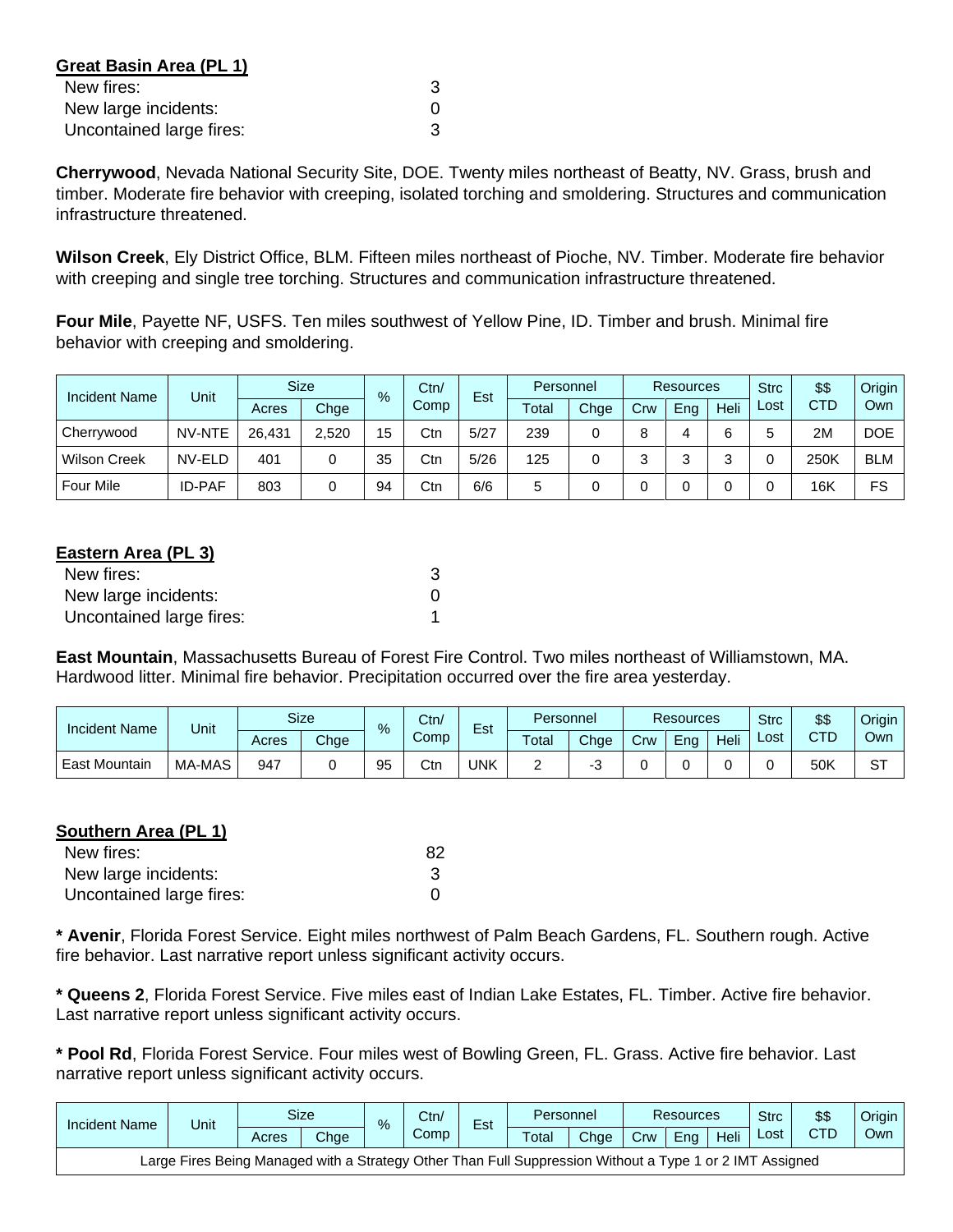| <b>Incident Name</b>    | Unit          | <b>Size</b> |         | $\%$ | Ctn/ | Est  | Personnel |        | <b>Resources</b> |     | <b>Strc</b> | \$\$ | Origin     |           |
|-------------------------|---------------|-------------|---------|------|------|------|-----------|--------|------------------|-----|-------------|------|------------|-----------|
|                         |               | Acres       | Chge    |      | Comp |      | Total     | Chge   | Crw              | Eng | <b>Heli</b> | Lost | <b>CTD</b> | Own       |
| * Avenir                | <b>FL-FLS</b> | 464         | $---$   | 40   | Comp | 5/30 | 57        | $---$  | 0                | 23  | $\Omega$    | 0    | 6K         | <b>ST</b> |
| * Queens 2              | <b>FL-FLS</b> | 200         | $- - -$ | 90   | Comp | 5/25 | 7         | $--$   | 0                |     | 0           | 30   | <b>NR</b>  | <b>ST</b> |
| * Pool Rd               | <b>FL-FLS</b> | 400         | $---$   | 90   | Comp | 5/25 | 11        | $---$  | 0                | 6   | $\Omega$    | 0    | 4K         | <b>ST</b> |
| 14 <sup>th</sup> Avenue | <b>FL-FLS</b> | 900         | 0       | 75   | Comp | 5/30 | 13        | $-124$ | 0                | 2   | 0           |      | 96K        | ST        |
| Tree Frog               | <b>FL-FLS</b> | 1,150       | 0       | 80   | Comp | 5/25 | 24        | -8     | 0                | 6   | $\Omega$    |      | 62K        | ST        |
| Calvin Lee RD           | <b>FL-FLS</b> | 575         | 0       | 90   | Comp | 5/25 | 21        | 3      |                  | 4   | $\Omega$    |      | 19K        | <b>ST</b> |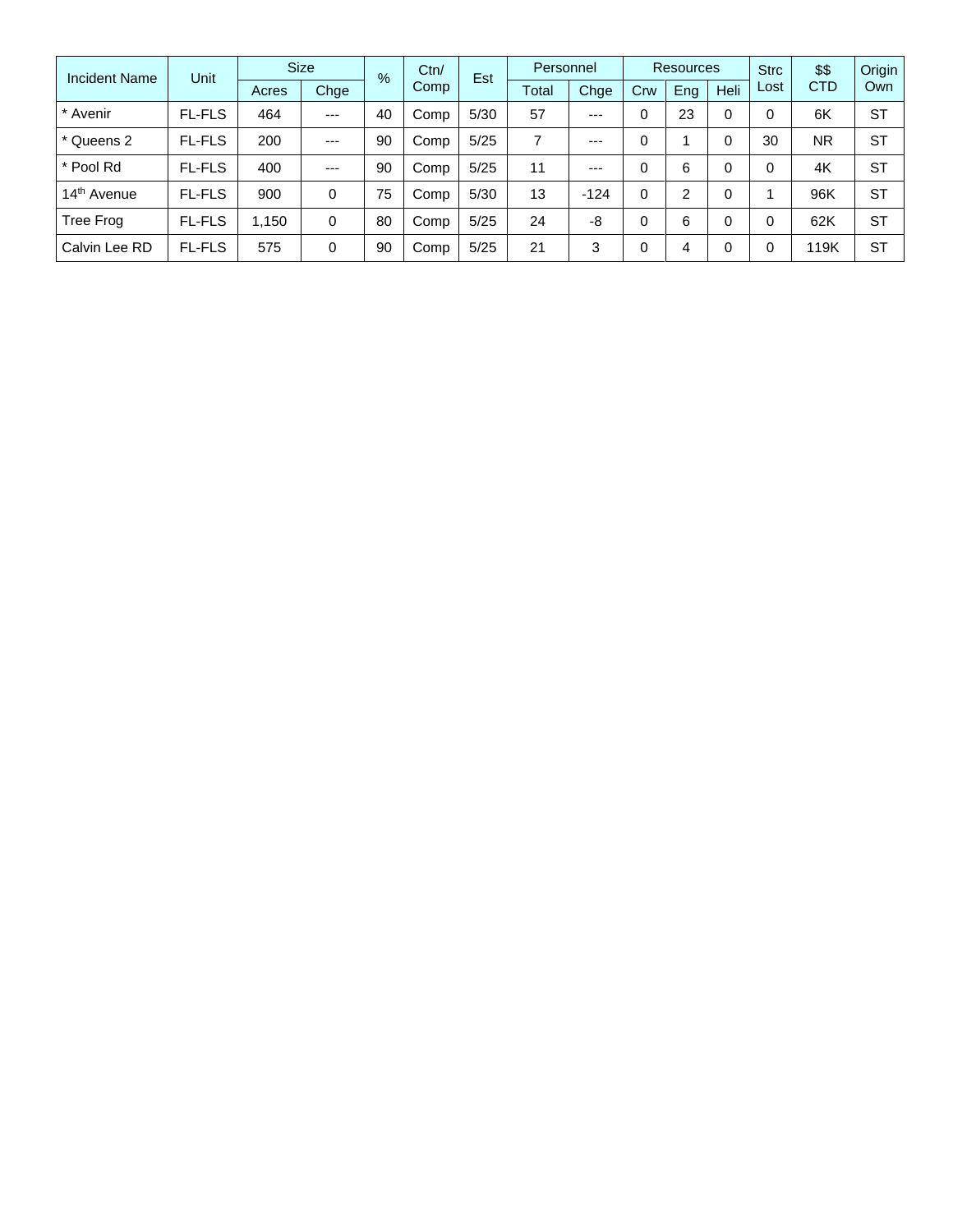| Area                     |                 | <b>BIA</b>       | <b>BLM</b>       | <b>FWS</b>       | <b>NPS</b>       | ST/OT          | <b>USFS</b>      | <b>TOTAL</b>            |
|--------------------------|-----------------|------------------|------------------|------------------|------------------|----------------|------------------|-------------------------|
|                          | <b>FIRES</b>    | $\mathbf 0$      | $\mathbf 0$      | $\mathbf 0$      | $\mathbf 0$      | 3              | 0                | $\mathbf{3}$            |
| Alaska Area              | <b>ACRES</b>    | $\pmb{0}$        | $\mathbf 0$      | $\mathbf 0$      | $\mathbf 0$      | $\overline{0}$ | $\boldsymbol{0}$ | $\pmb{0}$               |
| Northwest Area           | <b>FIRES</b>    | $\pmb{0}$        | $\overline{2}$   | $\mathbf 0$      | $\mathbf 0$      | $\overline{4}$ | 1                | $\overline{7}$          |
|                          | <b>ACRES</b>    | $\pmb{0}$        | $\mathbf 0$      | $\mathbf 0$      | $\mathbf 0$      | 16             | $\boldsymbol{0}$ | 16                      |
| Northern California Area | <b>FIRES</b>    | $\mathbf 0$      | $\mathbf 0$      | $\mathbf 0$      | $\mathbf 0$      | 16             | 3                | 19                      |
|                          | <b>ACRES</b>    | $\mathbf{0}$     | $\mathbf 0$      | $\mathbf 0$      | $\mathbf 0$      | 80             | 1                | 81                      |
| Southern California Area | <b>FIRES</b>    | $\mathbf 0$      | $\mathbf 0$      | $\mathbf 0$      | $\mathbf 0$      | 22             | $\overline{2}$   | 24                      |
|                          | <b>ACRES</b>    | $\pmb{0}$        | $\overline{0}$   | $\mathbf 0$      | $\mathbf 0$      | 426            | 1                | 427                     |
| Northern Rockies Area    | <b>FIRES</b>    | 1                | $\mathbf 0$      | $\mathbf 0$      | $\mathbf 0$      | $\mathbf{1}$   | 1                | $\mathbf{3}$            |
|                          | <b>ACRES</b>    | $\pmb{0}$        | $\boldsymbol{0}$ | $\mathbf 0$      | $\boldsymbol{0}$ | $\pmb{0}$      | $\mathbf{1}$     | $\mathbf{1}$            |
| Great Basin Area         | <b>FIRES</b>    | $\mathbf{1}$     | $\mathbf 0$      | $\mathbf 0$      | $\mathbf 0$      | $\overline{2}$ | $\mathbf 0$      | $\overline{\mathbf{3}}$ |
|                          | <b>ACRES</b>    | $\mathbf 0$      | $\mathbf 0$      | $\mathbf 0$      | $\mathbf 0$      | 4,431          | $\overline{0}$   | 4,431                   |
| Southwest Area           | <b>FIRES</b>    | $\mathbf{3}$     | $\mathbf 0$      | $\boldsymbol{0}$ | $\mathbf 0$      | $\mathbf 0$    | 5                | $\bf 8$                 |
|                          | <b>ACRES</b>    | 301              | $\mathbf 0$      | $\mathbf 0$      | $\boldsymbol{0}$ | $\pmb{0}$      | 154              | 455                     |
| Rocky Mountain Area      | <b>FIRES</b>    | $\mathbf 0$      | $\mathbf 0$      | $\mathbf 0$      | $\mathbf 0$      | $\mathbf{1}$   | $\overline{4}$   | $5\phantom{.0}$         |
|                          | <b>ACRES</b>    | $\pmb{0}$        | $\mathbf{0}$     | $\mathbf 0$      | $\mathbf{0}$     | $\mathbf{1}$   | 1                | $\overline{2}$          |
|                          | <b>FIRES</b>    | $\pmb{0}$        | $\mathbf 0$      | $\mathbf 0$      | $\mathbf 0$      | $\overline{2}$ | 1                | $\mathbf{3}$            |
| Eastern Area             | <b>ACRES</b>    | $\pmb{0}$        | $\mathbf 0$      | $\mathbf 0$      | $\pmb{0}$        | $\overline{0}$ | 1                | $\mathbf{1}$            |
| Southern Area            | <b>FIRES</b>    | $\mathbf 0$      | $\mathbf 0$      | $\mathbf 0$      | $\mathbf 0$      | 82             | $\mathbf 0$      | 82                      |
|                          | <b>ACRES</b>    | $\boldsymbol{0}$ | $\overline{0}$   | $\mathbf 0$      | $\pmb{0}$        | 1,176          | $\mathbf 0$      | 1,176                   |
| <b>TOTAL FIRES:</b>      | $5\phantom{.0}$ | $\mathbf{2}$     | $\mathbf 0$      | $\mathbf 0$      | 133              | 17             | 157              |                         |
| <b>TOTAL ACRES:</b>      | 301             | 0                | 0                | $\mathbf 0$      | 6,131            | 159            | 6,592            |                         |

## **Fires and Acres Yesterday (by Protection):**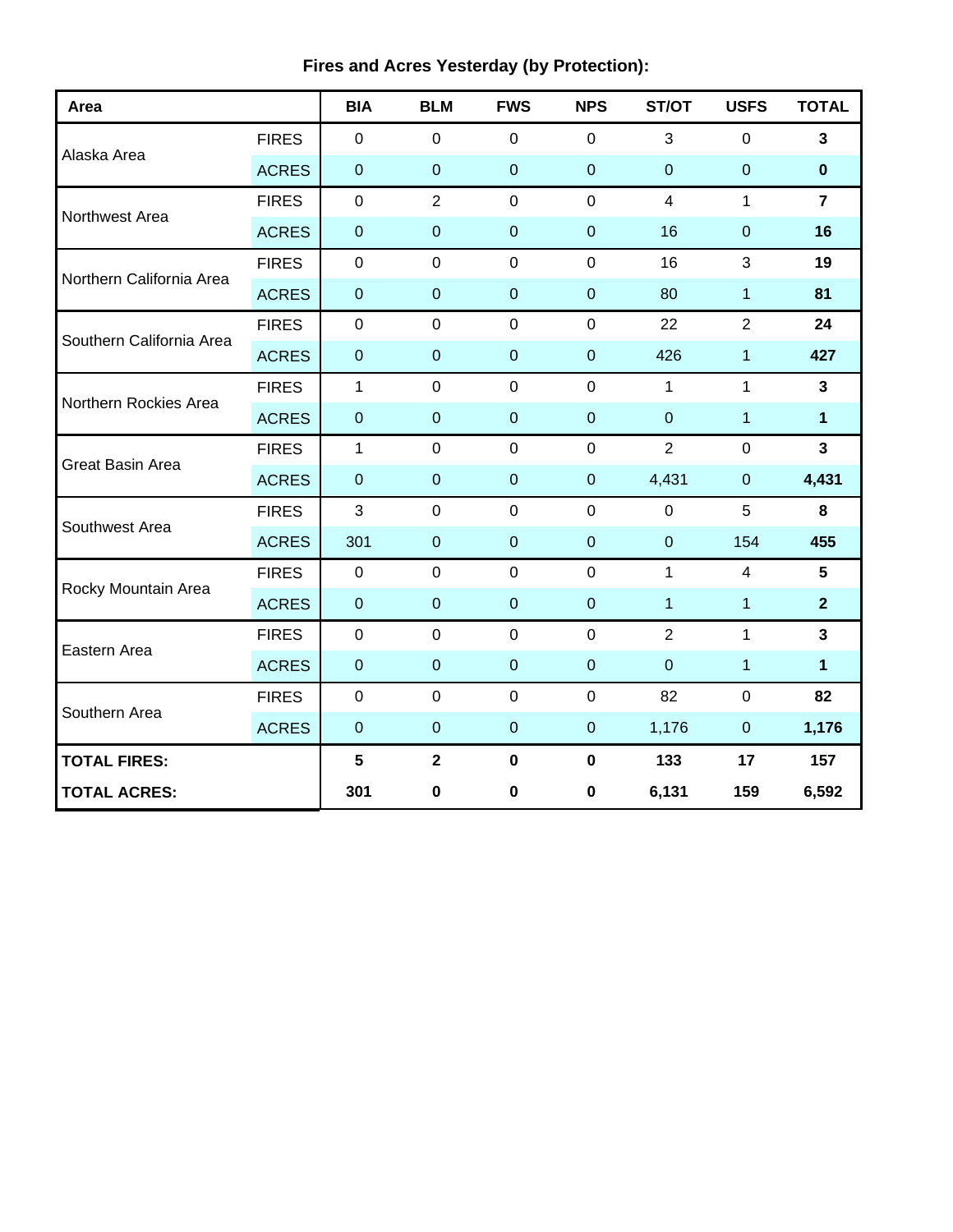**Fires and Acres Year-to-Date (by Protection):**

| Area                     |              | <b>BIA</b>     | <b>BLM</b>     | <b>FWS</b>     | <b>NPS</b>              | ST/OT   | <b>USFS</b> | <b>TOTAL</b> |
|--------------------------|--------------|----------------|----------------|----------------|-------------------------|---------|-------------|--------------|
|                          | <b>FIRES</b> | $\overline{0}$ | 9              | $\mathbf 0$    | $\overline{0}$          | 78      | 6           | 93           |
| Alaska Area              | <b>ACRES</b> | $\mathbf 0$    | $\mathbf{1}$   | $\pmb{0}$      | $\pmb{0}$               | 52      | 3           | 57           |
| Northwest Area           | <b>FIRES</b> | 45             | 50             | 11             | $\mathbf 0$             | 488     | 46          | 640          |
|                          | <b>ACRES</b> | 201            | 178            | 14             | $\pmb{0}$               | 3,307   | 1,485       | 5,187        |
| Northern California Area | <b>FIRES</b> | $\overline{2}$ | $\overline{7}$ | $\Omega$       | 4                       | 1,038   | 133         | 1,184        |
|                          | <b>ACRES</b> | $\overline{2}$ | $\pmb{0}$      | $\mathbf 0$    | $\mathbf 0$             | 2,984   | 248         | 3,235        |
| Southern California Area | <b>FIRES</b> | $\overline{7}$ | 47             | 1              | 4                       | 1,350   | 151         | 1,560        |
|                          | <b>ACRES</b> | 26             | 2,967          | $\mathbf{1}$   | $\overline{7}$          | 8,925   | 1,432       | 13,358       |
| Northern Rockies Area    | <b>FIRES</b> | 603            | 8              | $\overline{2}$ | $\mathbf{1}$            | 397     | 106         | 1,117        |
|                          | <b>ACRES</b> | 31,970         | 79             | 35             | 20                      | 16,978  | 19,468      | 68,550       |
| <b>Great Basin Area</b>  | <b>FIRES</b> | 13             | 138            | 1              | 5                       | 231     | 40          | 428          |
|                          | <b>ACRES</b> | 2,301          | 8,663          | $\mathbf 0$    | $\overline{\mathbf{4}}$ | 32,383  | 1,026       | 44,378       |
| Southwest Area           | <b>FIRES</b> | 281            | 67             | 5              | 8                       | 206     | 263         | 830          |
|                          | <b>ACRES</b> | 12,459         | 7,960          | $\overline{0}$ | 2,683                   | 9,176   | 32,818      | 65,097       |
| Rocky Mountain Area      | <b>FIRES</b> | 62             | 27             | 4              | $\overline{4}$          | 145     | 43          | 285          |
|                          | <b>ACRES</b> | 2,141          | 38             | 1,256          | 307                     | 70,553  | 2,848       | 77,136       |
| Eastern Area             | <b>FIRES</b> | 355            | $\mathbf 0$    | 18             | 10                      | 5,427   | 302         | 6,112        |
|                          | <b>ACRES</b> | 12,324         | $\overline{0}$ | 13,273         | 536                     | 24,852  | 14,695      | 65,680       |
| Southern Area            | <b>FIRES</b> | 370            | $\mathbf 0$    | 46             | 26                      | 10,309  | 337         | 11,088       |
|                          | <b>ACRES</b> | 28,682         | $\mathbf 0$    | 10,338         | 6,298                   | 209,806 | 25,666      | 280,791      |
| <b>TOTAL FIRES:</b>      | 1,738        | 353            | 88             | 62             | 19,669                  | 1,427   | 23,337      |              |
| <b>TOTAL ACRES:</b>      | 90,107       | 19,887         | 24,918         | 9,855          | 379,020                 | 99,685  | 623,474     |              |

| Ten Year Average Fires (2011 – 2020 as of today) | 20.690    |
|--------------------------------------------------|-----------|
| Ten Year Average Acres (2011 – 2020 as of today) | 1,066,271 |

**\*\*\*Changes in some agency YTD acres reflect more accurate mapping or reporting adjustments.** \*\*\*Additional wildfire information is available through the Geographic Areas at **<https://gacc.nifc.gov/>**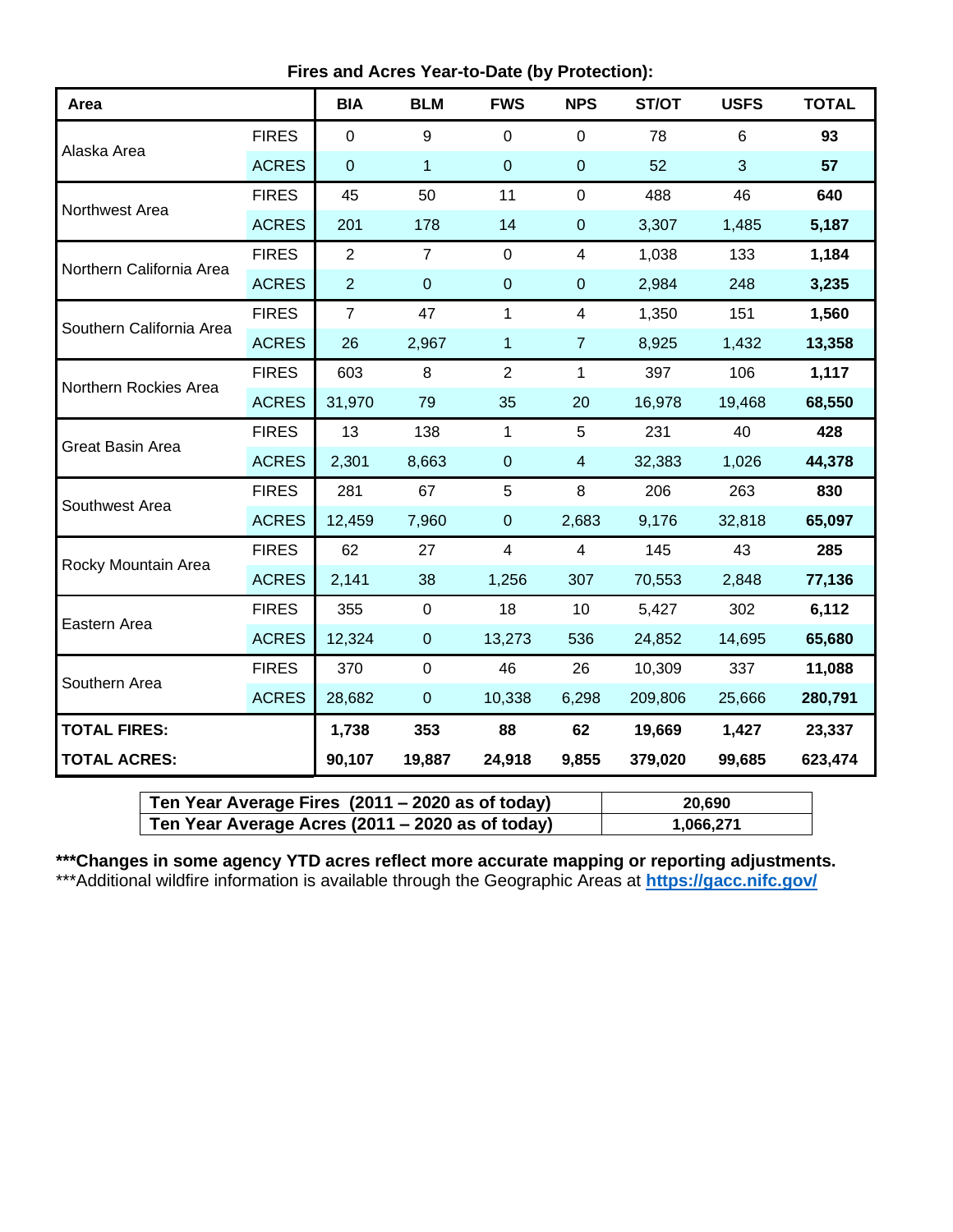## **Canadian Fires and Hectares**

| <b>PROVINCES</b>        | <b>FIRES</b><br><b>YESTERDAY</b> | <b>HECTARES</b><br>YESTERDAY | <b>FIRES</b><br>YEAR-TO-DATE | <b>HECTARES</b><br>YEAR-TO-<br><b>DATE</b> |
|-------------------------|----------------------------------|------------------------------|------------------------------|--------------------------------------------|
| <b>BRITISH COLUMBIA</b> | $\Omega$                         | $\Omega$                     | 0                            | $\Omega$                                   |
| <b>YUKON TERRITORY</b>  | 0                                | $\Omega$                     | 3                            | $\Omega$                                   |
| <b>ALBERTA</b>          | 39                               | 9                            | 388                          | 13,129                                     |
| NORTHWEST TERRITORY     | 0                                | 0                            | 0                            | 0                                          |
| <b>SASKATCHEWAN</b>     |                                  | $\Omega$                     | 124                          | 8,937                                      |
| <b>MANITOBA</b>         |                                  | 0                            | 77                           | 271,138                                    |
| <b>ONTARIO</b>          | $\overline{2}$                   | 1                            | 118                          | 18,671                                     |
| <b>QUEBEC</b>           | 4                                | 1                            | 222                          | 148                                        |
| <b>NEWFOUNDLAND</b>     |                                  | 163                          | 21                           | 182                                        |
| <b>NEW BRUNSWICK</b>    |                                  | 0                            | 99                           | 179                                        |
| <b>NOVA SCOTIA</b>      | $\Omega$                         | $\Omega$                     | 68                           | 162                                        |
| PRINCE EDWARD ISLAND    | 0                                | 0                            | 1                            | 0                                          |
| <b>NATIONAL PARKS</b>   | 0                                | $\Omega$                     | 5                            | 30                                         |
| <b>TOTALS</b>           | 49                               | 174                          | 1,126                        | 312,576                                    |

\*1 Hectare = 2.47 Acres

**Predictive Services Discussion:** A weak area of low-pressure will move into the Pacific Northwest and Northern Great Basin, with a stronger low moving across the Northern Plains and Upper MIdwest. High pressure will continue to dominate the Eastern states. Showery and cooler weather will continue from the Pacific Northwest across the Northern Great Basin into Western Montana. Warmer and drier conditions will return to much of California, the Southern half of the Great Basin into the Southwest with breezy pre-frontal Southwest-West winds. Holdovers are possible from recent lightning in these areas. Strong West to Northwest winds will occur from Eastern Montana and Wyoming into the Northern Plains with lower relative humidity. A cold front will stretch from the Upper Midwest south into New Mexico and will once again be the focus for scattered showers and thunderstorms from the Great Lakes south across the Central Plains into Texas, with possible severe weather and heavy rain. Warm and dry conditions will continue over the Southeast states, with isolated showers and thunderstorms in the Ohio Valley into the Mid-Atlantic States. Hot and dry conditions will remain in the Southeast States. High pressure will dominate much of Alaska with warm and dry weather early this week. Gusty northerly winds are expected over South-Central Alaska, with humidity dropping below 20%. Otherwise, just isolated afternoon showers and thunderstorms in Eastern Alaska near the Canadian border.

<http://www.predictiveservices.nifc.gov/outlooks/outlooks.htm>